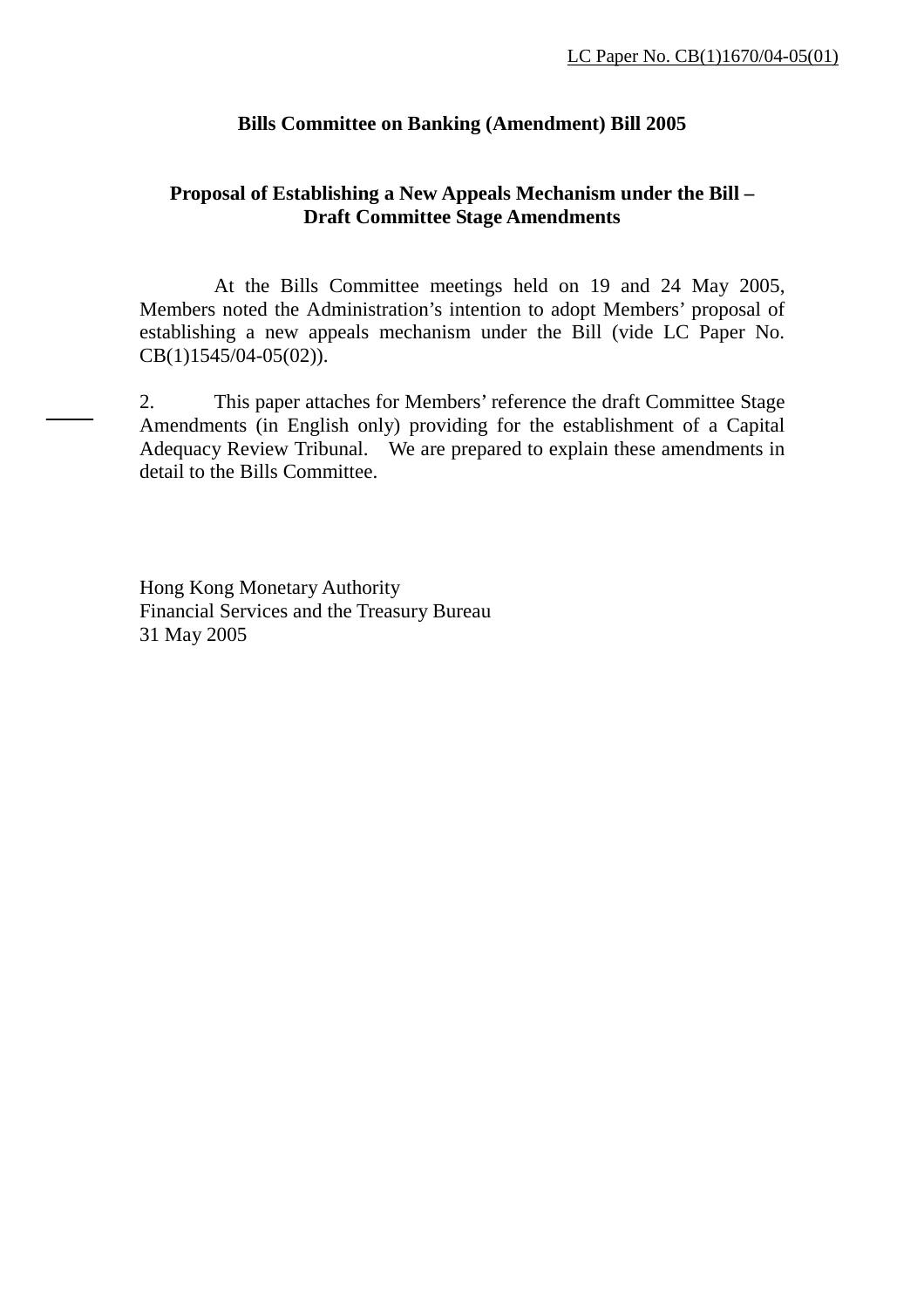## **Banking (Amendment) Bill 2005**

# **Draft Committee Stage Amendments relating to Capital Adequacy Review Tribunal (31 May 2005)**

# *Bill cl. 4; Ord s. 98A*

"(3A) Rules made under subsection (1) may provide that a decision made by the Monetary Authority under those rules is a decision to which section 101B(1) applies."

#### *Bill cl. 5A (new); Ord. new Part XVIIA*

#### **5A. Part added**

The following is added immediately after section 101 –

## **"PART XVIIA**

#### **CAPITAL ADEQUACY REVIEW TRIBUNAL**

# **101A. Establishment of Capital Adequacy Review Tribunal**

 (1) There is established a tribunal to be known as the "Capital Adequacy Review Tribunal" in English and "[ ]" in Chinese, comprising a chairman and such number of members as may be appointed under subsection (3).

(2) The Chief Executive shall, by notice published in the Gazette, appoint to be the Chairman of the Review Tribunal a person who is qualified for appointment as a judge of the High Court under section 9 of the High Court Ordinance (Cap. 4).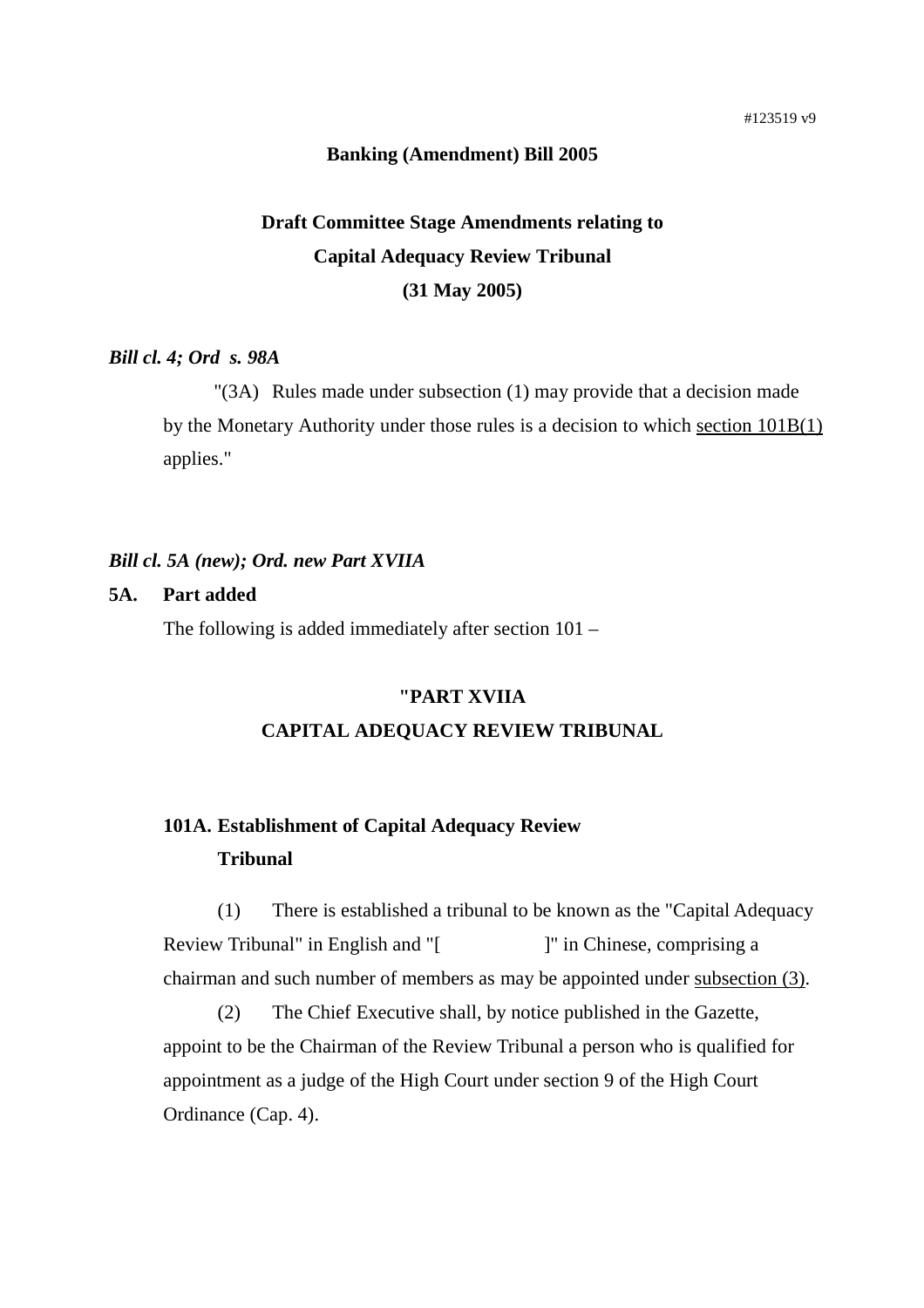(3) The Chief Executive shall, by notice published in the Gazette, appoint as members of the Review Tribunal persons, not being public officers, whom he considers suitable for that appointment, and the number of persons so appointed shall at any one time be not less than 2.

 (4) The Chairman and members of the Review Tribunal shall be paid, as a fee for their services, such amounts as the Chief Executive considers appropriate; and of those amounts the amounts payable to the Chairman shall be a charge on the general revenue, and the amounts payable to members shall be a charge on the Exchange Fund established under section 3 of the Exchange Fund Ordinance (Cap. 66).

 (5) The Fifteenth Schedule has effect with respect to the Review Tribunal.

 (6) Subject to this section and the Fifteenth Schedule and to rules made under section 101I, the Chairman of the Review Tribunal may determine the procedures and practice of the Review Tribunal.

#### **101B. Reference to Review Tribunal**

(1) Any person who is aggrieved by a decision of the Monetary Authority to which this section applies by virtue of section 98A(3A) may, within the period specified in subsection (3), apply to the Review Tribunal for a review of the decision.

 (2) An application shall be in writing and shall state the grounds for the application for review.

(3) The period specified for the purposes of <u>subsection  $(1)$ </u> is the period ending 30 days after the receipt, by the person making the application to the Review Tribunal for a review of the decision, of notice in writing given by the Monetary Authority informing him of the decision, or such later date as the Review Tribunal may, in the circumstances of the particular case, allow.

 (4) An application to the Review Tribunal for a review of a decision does not operate to suspend the decision.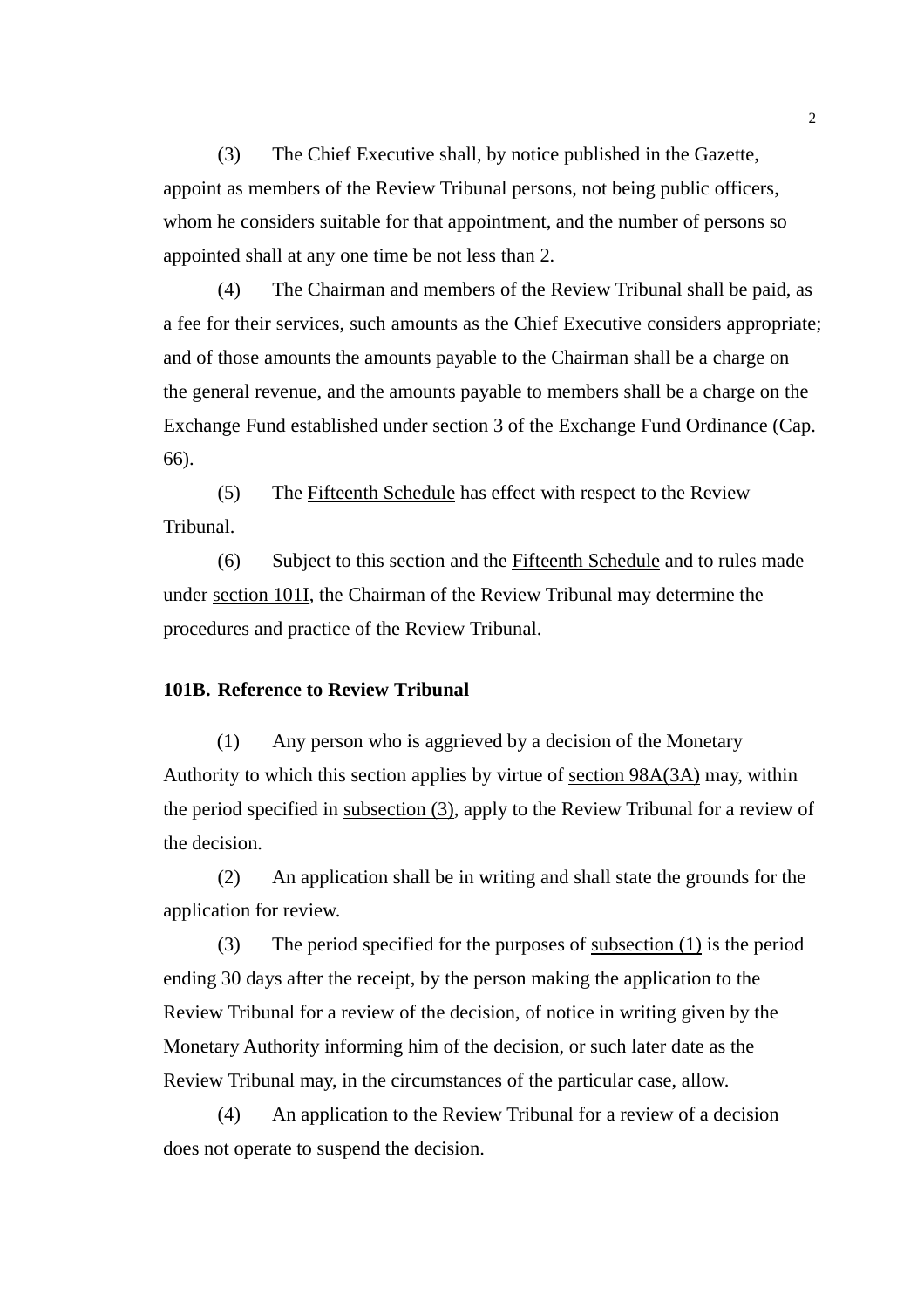## **101C. Determination of review by Review Tribunal**

 (1) The Review Tribunal shall deliver to the Monetary Authority a copy of any application for a review of a decision under section 101B(1) that it has received.

 (2) As soon as practicable after receipt of that copy, the Monetary Authority shall forward to the Review Tribunal a copy of the decision together with all other relevant papers in his possession.

 (3) In reviewing a decision of the Monetary Authority, the Review Tribunal shall afford both the applicant and the Monetary Authority a reasonable opportunity of being heard.

 (4) For the purpose of proceedings before the Review Tribunal, matters of fact are established if they are established on the balance of probabilities.

- (5) In determining a review of a decision the Review Tribunal may
	- (a) confirm, vary or set aside the decision; or
	- (b) remit the matter to the Monetary Authority with any direction that it considers appropriate.

 (6) As soon as practicable after completing the review, the Review Tribunal shall deliver its determination and the reasons for that determination.

# **101D. Registration of determination made by Review Tribunal**

 (1) A determination made by the Review Tribunal shall be recorded in writing and signed by the Chairman of the Tribunal.

 (2) A determination made by the Review Tribunal may be registered in the Court of First Instance; and a determination so registered shall be deemed to be an order of the Court.

 (3) The determination of the Review Tribunal is final and, except as provided in section 101H, is not subject to appeal.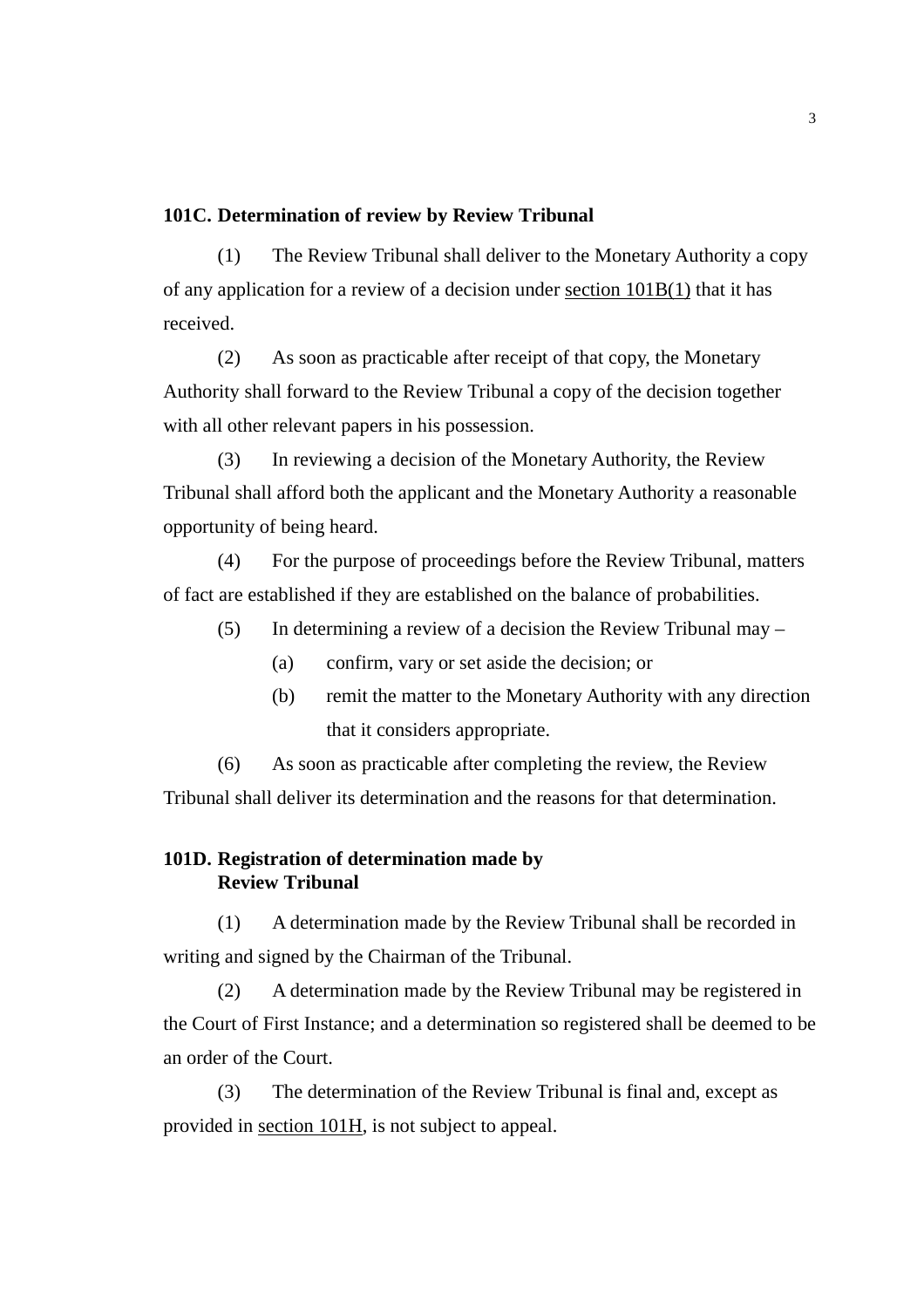(4) For the purposes of any proceedings in a court of law, a document purporting to be a record of a determination of the Review Tribunal signed by the Chairman of the Review Tribunal shall, in the absence of evidence to the contrary, be regarded as a determination of the Review Tribunal duly made and signed, without proof of its making, or proof of signature, or proof that the person signing the determination was in fact the Chairman of the Review Tribunal.

## **101E. Powers of Review Tribunal**

- (1) For the purposes of any review, the Review Tribunal may  $-$ 
	- (a) receive and consider any material by way of oral evidence, written statements or documents, whether or not the material would be admissible in a court of law;
	- (b) determine the manner in which any such material is received;
	- (c) by notice in writing signed by the Chairman of the Tribunal, require a person to attend before it and, subject to subsection (2), to give evidence and produce any article, record or document in his possession or control relating to the subject matter of the review;
	- (d) administer oaths;
	- (e) examine or cause to be examined on oath or otherwise a person attending before it and require the person to answer truthfully any question which the Tribunal considers appropriate for the purpose of the review;
	- (f) order a witness to provide evidence for the purpose of the review by affidavit;
	- (g) stay any of the proceedings in the review on such grounds and on such terms and conditions as it considers appropriate having regard to the interests of justice;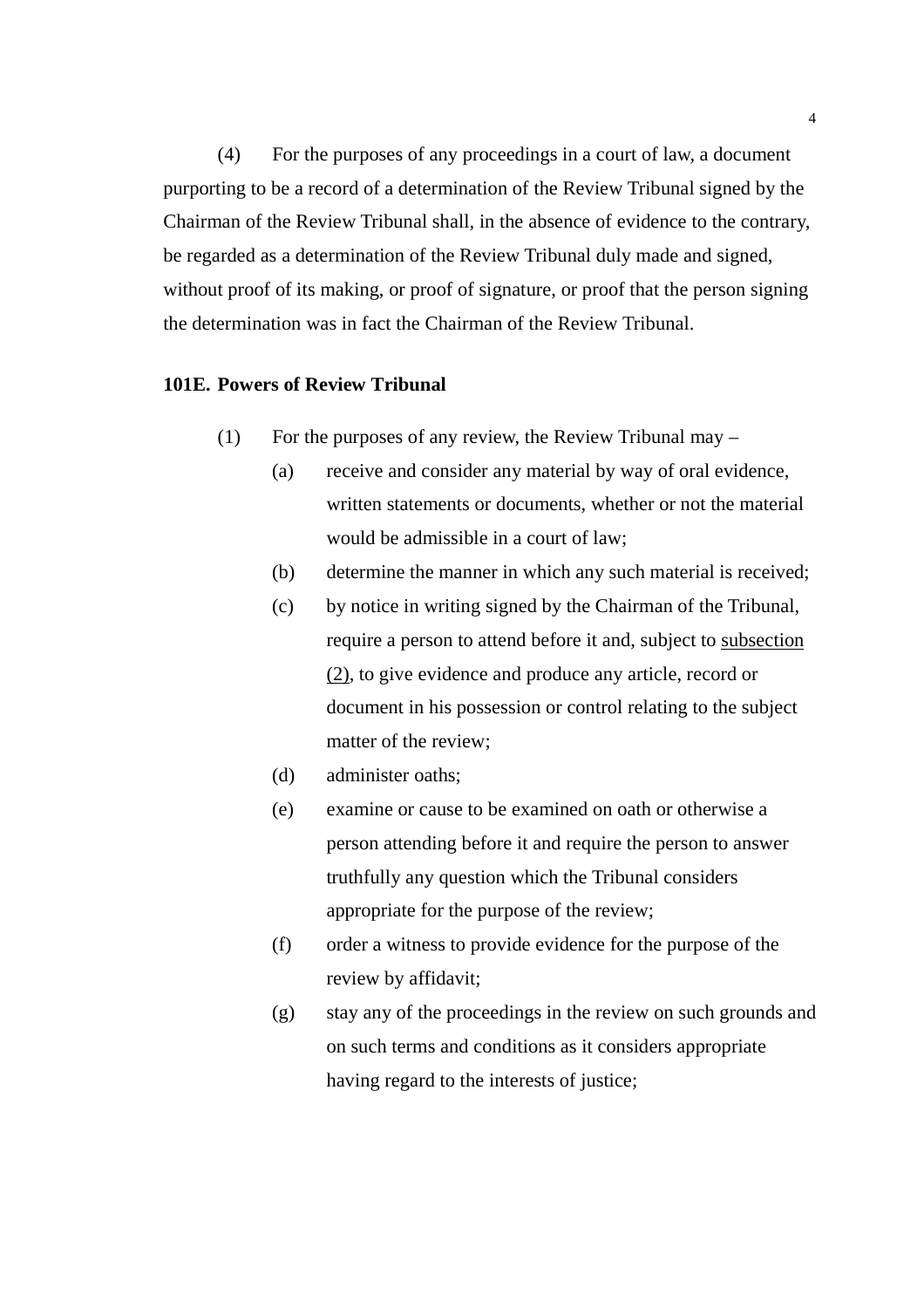- (h) order that costs be paid to any party to the review or any person who is required to attend before it for the purpose of the review;
- (i) hear an application for stay of proceedings for a review at any time before its determination is made; and
- (j) exercise such other powers or make such other orders as may be necessary for or ancillary to the conduct of the review or the performance of its functions.
- (2) Nothing in subsection (1) empowers the Review Tribunal to

require –

- (a) the technical consultant or adviser of an applicant to disclose any information relating to the affairs of any person other than the applicant; or
- (b) a solicitor or counsel to disclose any privileged communication, whether oral or written, made to or by him in that capacity.

 (3) The rules of law under which evidence or documents are permitted or required to be withheld on grounds of public interest immunity apply in relation to proceedings of the Review Tribunal as they apply in relation to civil proceedings in a court and, accordingly, a person may not under subsection (1) be required to give, produce or provide any evidence or document if he could not be required to do so if the proceedings of the Review Tribunal were civil proceedings in a court.

- (4) No person shall
	- (a) fail to comply with an order, notice, prohibition or requirement of the Review Tribunal made or given under or pursuant to subsection (1) or the Fifteenth Schedule;
	- (b) disrupt any sitting of the Review Tribunal or otherwise misbehave during any such sitting;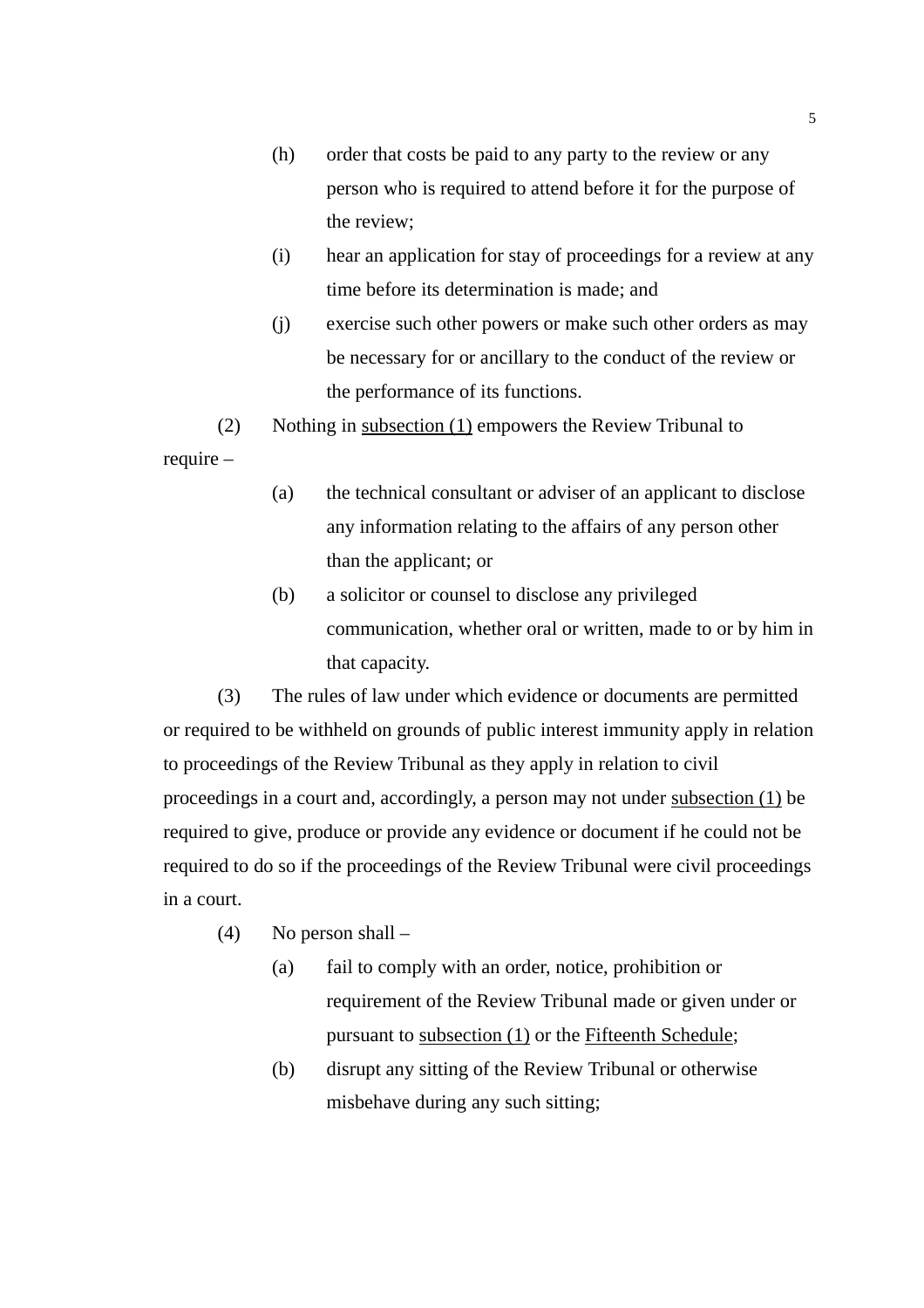- (c) having been required by the Review Tribunal under subsection (1) to attend before the Tribunal, leave the place where his attendance is so required without the permission of the Tribunal;
- (d) hinder or deter any person from attending before the Review Tribunal, giving evidence or producing any article, record or document, for the purpose of a review;
- (e) threaten, insult or cause any loss to be suffered by any person who has attended before the Review Tribunal, on account of such attendance; or
- (f) threaten, insult or cause any loss to be suffered by the Chairman, or any member, of the Review Tribunal at any time on account of the performance of his functions in that capacity.

 (5) A person who, without reasonable excuse, contravenes subsection (4) commits an offence and is liable –

- (a) on summary conviction, to a fine at tier 5 and to imprisonment for 6 months; or
- (b) on conviction on indictment to a fine at tier 8 and to imprisonment for 2 years.

 (6) A person is not excused from complying with an order, notice, prohibition or requirement of the Review Tribunal made or given under or pursuant to subsection  $(1)$  only on the ground that to do so might tend to incriminate the person.

# **101F. Sittings of Review Tribunal to be held in private**

(1) The sittings of the Review Tribunal shall be held in private.

(2) A participant in proceedings for a review shall not, at the time of the proceedings or at any other time, publish or otherwise disclose to any person any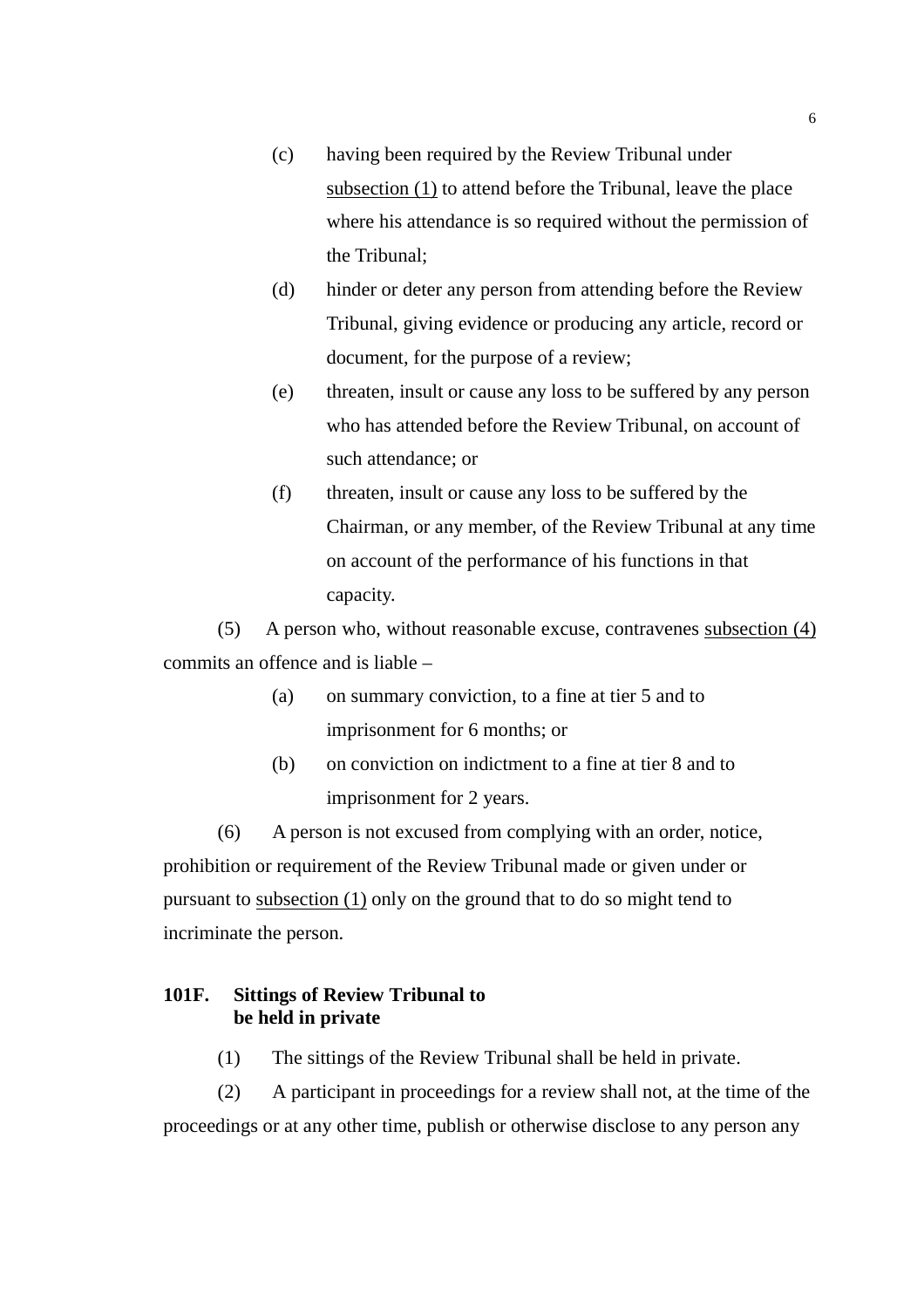information about the review or any information that comes to his knowledge in the course of the review.

(3) Subsection (2) does not apply to a disclosure, by a participant in proceedings for a review –

- (a) made to another participant in the same proceedings, where the disclosure is necessary for the proper carrying out of the first-mentioned participant's functions in relation to the review; or
- (b) necessarily made for the purpose of an appeal to the Court of Appeal under section 101H in relation to the review.

(4) A person who contravenes subsection (2) commits an offence and is liable –

- (a) on conviction upon indictment, to a fine at tier 8 and to imprisonment for 2 years; or
- (b) on summary conviction, to a fine at tier 5 and to imprisonment for 6 months.

(5) In this section, "participant", in relation to proceedings for review of a decision, means the Chairman and members of the Review Tribunal, the party who applies for review of the decision, and any witness, counsel, solicitor, or other person involved in the review but, without prejudice to section 120(1), does not include the Monetary Authority.

# **101G. Use of incriminating evidence given under compulsion**

Notwithstanding any other provision of this Ordinance, where the Review Tribunal –

- (a) requires a person to give evidence under <u>section  $101E(1)(c)$ </u>;
- (b) requires a person to answer any question under section  $101E(1)(e);$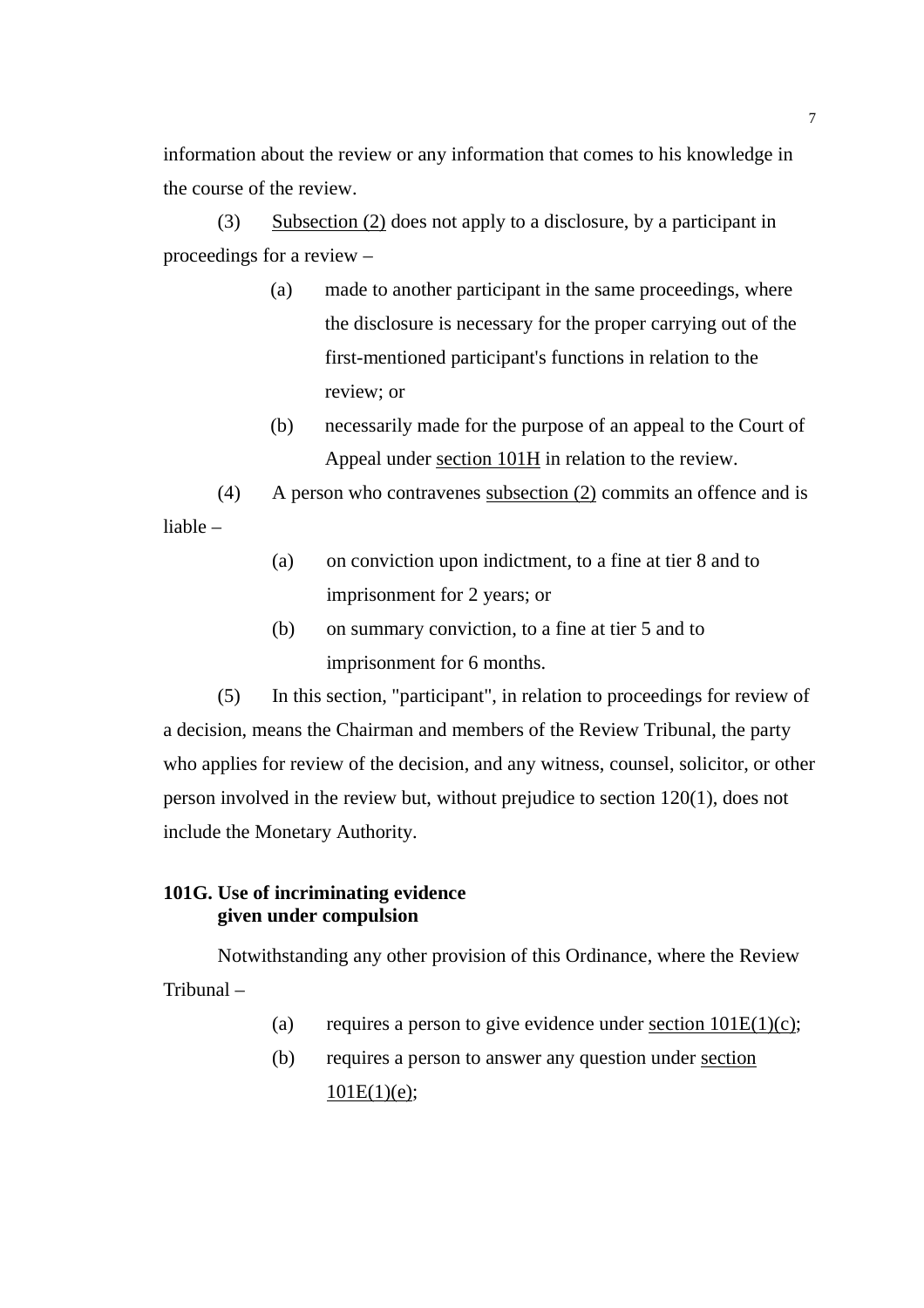- (c) orders a person to provide evidence under section  $101E(1)(f)$ ; or
- (d) otherwise requires or orders a person to provide any information under section 101E(1)(j),

and the evidence, answer or information might tend to incriminate the person, then the requirement or order as well as the evidence, the question and answer, or the information shall not be admissible in evidence against the person in criminal proceedings in a court of law other than those in which the person is charged with an offence under section 101E(4)(a), or under Part V of the Crimes Ordinance (Cap. 200), or for perjury, in respect of the evidence, answer or information.

# **101H. Appeal to Court of Appeal**

(1) A person who was a party to proceedings for review before the Review Tribunal may, if dissatisfied with a determination in the proceedings, appeal to the Court of Appeal against the determination on a point of law.

(2) Where an appeal has been lodged under subsection (1) the Court of Appeal may, on application made to it by any party to the review proceedings, order a stay of the proceedings, or of execution of the determination, of the Review Tribunal, subject to such conditions as to costs, payment of money into the Tribunal or otherwise as the Court of Appeal considers appropriate; but the lodging of an appeal under subsection (1) does not of itself operate as a stay of the proceedings, or of execution of the determination, of the Tribunal.

 (3) The Court of Appeal may affirm, set aside or vary the determination appealed against, or may remit the matter in question to the Review Tribunal with such directions as it considers appropriate.

 (4) The Rules of the High Court (Cap. 4 sub. leg. A) apply in relation to such an appeal to the extent that those Rules are not inconsistent with this Ordinance.

 (5) In an appeal under this section, the Court of Appeal may make such order for payment of costs as it considers appropriate.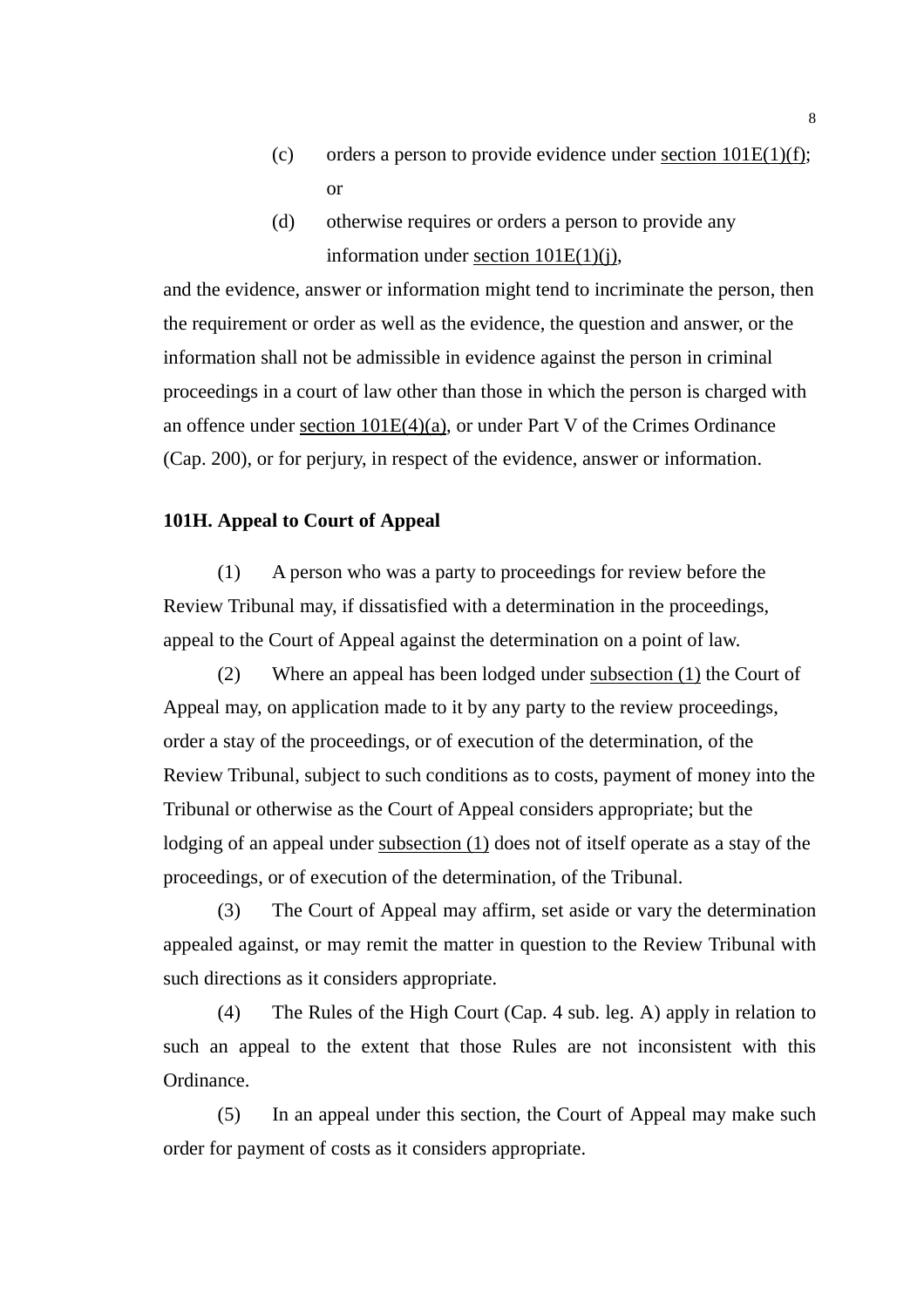#### **101I. Power of Chief Justice to make rules**

The Chief Justice may make rules –

- (a) providing for matters of procedure, or other matters, relating to applications for review, or reviews, under this Part, which are not provided for in this Part or section 4 of the Fifteenth Schedule;
- (b) providing for the issue or service of any document (however described) for the purposes of this Part or section 4 of the Fifteenth Schedule; or
- (c) prescribing anything required to be prescribed under this Part or section 4 of the Fifteenth Schedule.".

#### *Bill Schedule, Part 1, s.1(2); Ord. s. 2(1)*

"Review Tribunal" means the Capital Adequacy Review Tribunal established under section 101A.

#### *Bill Schedule, Part 1, s. 4A (new); Ord. s. 120(5)*

## **4A. Official secrecy**

Section  $120(5)$  is amended by adding  $-$ 

"(da) to the disclosure of information to the Review Tribunal;"

## *Bill Schedule, Part 1, s. 5; Ord. s.132A*

[*Amendment to s. 132A to be deleted*]

#### *Bill Schedule, Part 1, s. 6; Ord. s. 135*

(1) Section 135(1) is amended by repealing "Seventh or Eighth" and substituting "Seventh, Eighth or Fifteenth".

*Bill Schedule, Part 1, s. 10A (new); Ord. new Fifteenth Schedule*  **10A. Schedule added**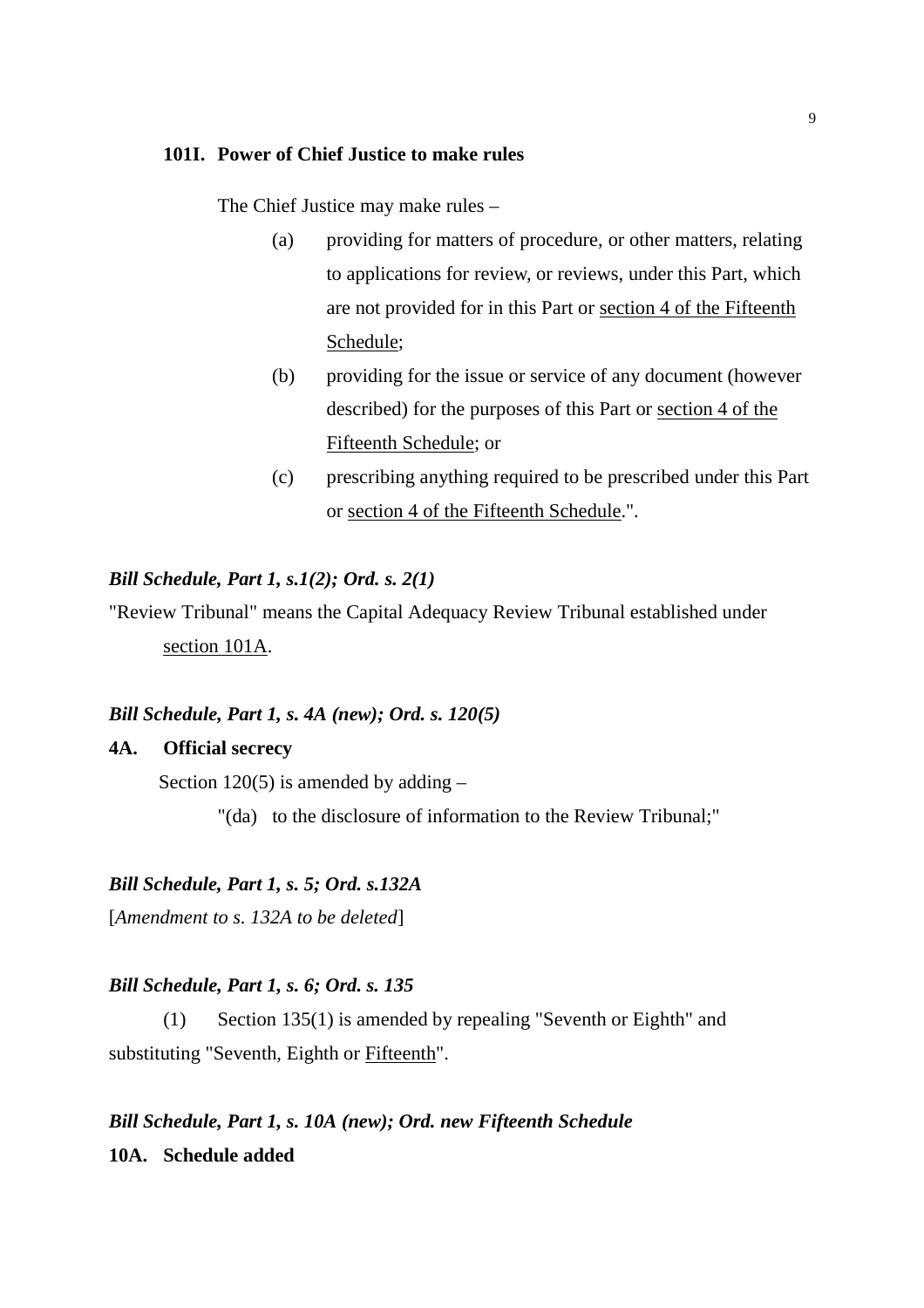The following is added –

# "FIFTEENTH SCHEDULE [ss.  $101A$ ,  $101I \& 135$ ] PROVISIONS RELATING TO CAPITAL ADEQUACY REVIEW TRIBUNAL

# 1. **Interpretation**

In this Schedule –

"Chairman" (n) means Chairman of the Review Tribunal.

"parties" (), in relation to an application to the Review Tribunal for a review of a decision of the Monetary Authority , means the person making the application and the Monetary Authority;

"member" () means a member of the Review Tribunal.

# 2. **Tenure of Chairman**

(1) The term of appointment of a person as Chairman shall not exceed 3 years.

(2) A person whose term of appointment or reappointment as Chairman has expired is eligible for reappointment.

(3) A person appointed as Chairman may resign his office by giving notice in writing to the Chief Executive, and the notice shall take effect on the date specified in the notice or, if no date is specified, on the date of receipt of the notice by the Chief Executive.

(4) If the Chief Executive is satisfied that the person appointed as Chairman –

(a) has become bankrupt;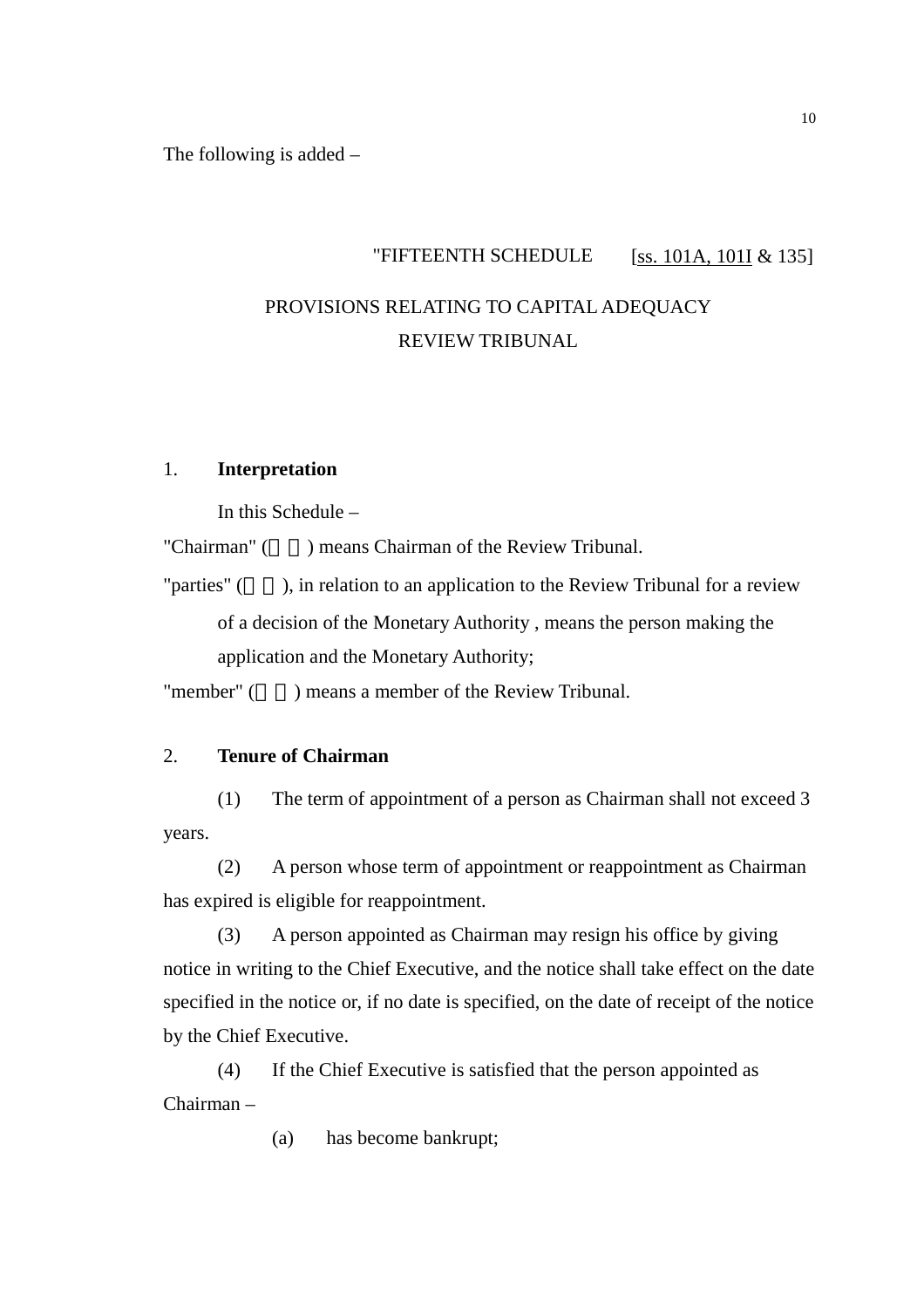- (b) is incapacitated by physical or mental illness; or
- (c) is otherwise unable or unfit to perform the functions of Chairman,

the Chief Executive may, after consultation with the Chief Justice, by notice published in the Gazette, revoke the person's appointment as Chairman; and upon such revocation the office becomes vacant.

(5) If the hearing of a review by the Review Tribunal has been commenced but is not completed before the expiry of a person's appointment as Chairman, the Chief Executive may extend the person's appointment as Chairman until the determination of the review.

# 3. **Tenure of members**

(1) The term of appointment of a member shall not exceed 3 years.

(2) A member whose term of appointment or reappointment has expired is eligible for reappointment.

(3) A member may resign by giving notice in writing to the Chief Executive, and the notice shall take effect on the date specified in the notice or, if no date is specified, on the date of receipt of the notice by the Chief Executive.

- (4) If the Chief Executive is satisfied that a member
	- (a) has become bankrupt;
	- (b) is incapacitated by physical or mental illness;
	- (c) is otherwise unable or unfit to perform the functions of a member; or
	- (d) has become a public officer,

the Chief Executive may, by notice published in the Gazette, revoke the member's appointment.

# 4. **Procedure**

(1) The Review Tribunal shall convene on such occasions as the Chairman considers necessary to determine a review.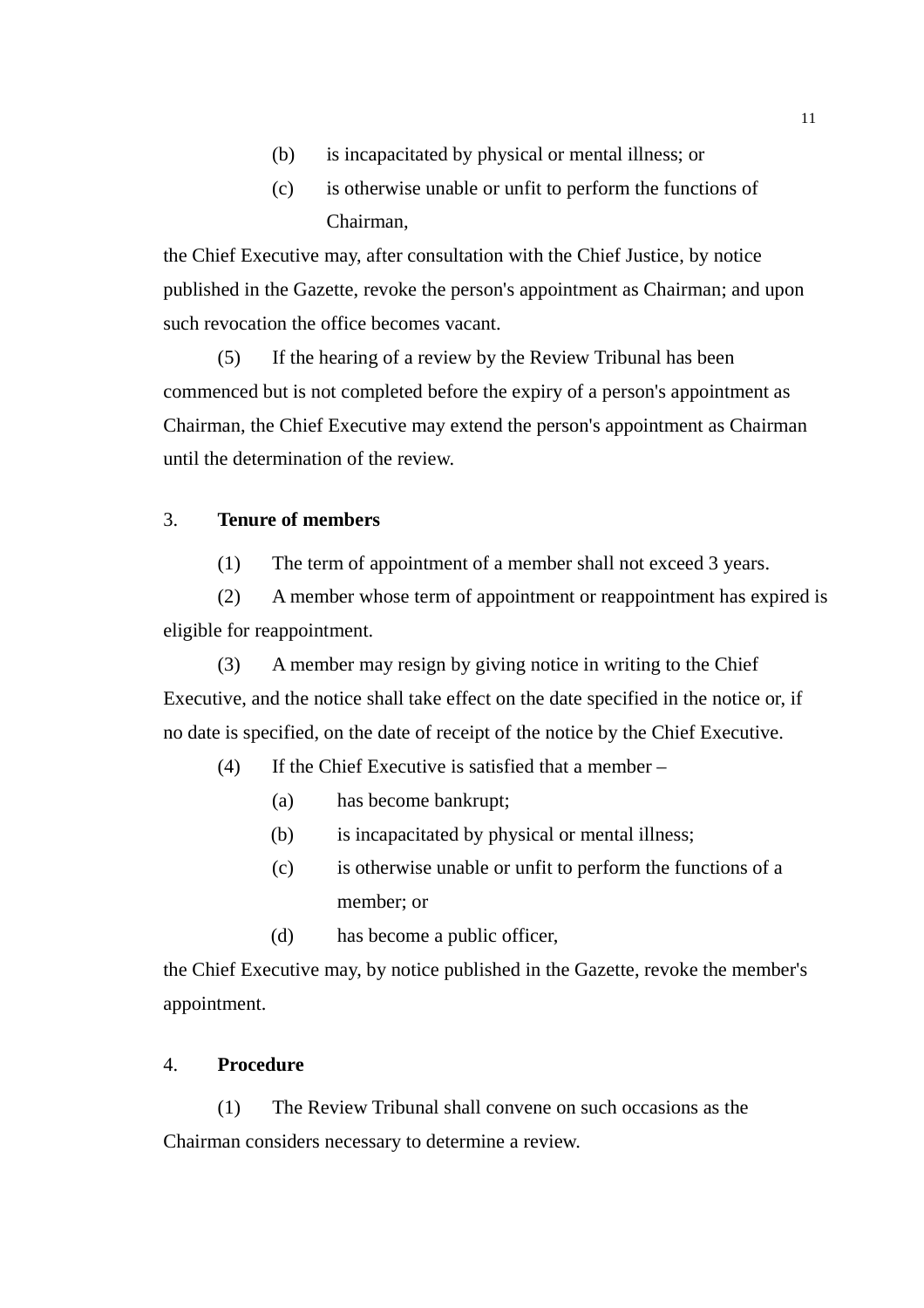(2) The Chairman may, at any time after an application for a review of a decision has been made, give directions to the parties to the review concerning –

- (a) procedural matters to be complied with by any of the parties; and
- (b) the time within which such procedural matters are to be complied with.

(3) The quorum for any sitting of the Review Tribunal shall be the Chairman and 2 members.

- (4) At a sitting of the Review Tribunal
	- (a) the Chairman shall preside; and
	- (b) every question before the Review Tribunal shall be determined by the majority of the votes cast by the Chairman and members present, except that a question of law shall be determined by the Chairman alone.

(5) If, for any period, the Chairman is precluded by illness, absence from Hong Kong or any other cause from exercising his functions, the Chief Executive may appoint a person who is qualified for appointment as a judge of the High Court under section 9 of the High Court Ordinance (Cap. 4) to act as Chairman and as such to exercise and perform all the functions of the Chairman during that period.

(6) If, for any period, a member is precluded by illness, absence from Hong Kong or any other cause from taking part in proceedings of the Review Tribunal, the Chief Executive may appoint a person to act as a member and as such to take part in proceedings of the Review Tribunal during that period.

(7) The hearing of a review may, with the consent of the parties to the review, continue notwithstanding any change in the persons appointed as Chairman and members, or the appointment of any person to act as Chairman or as a member, of the Review Tribunal.

(8) The right to be heard conferred by section  $101C(3)$  of this Ordinance may be exercised –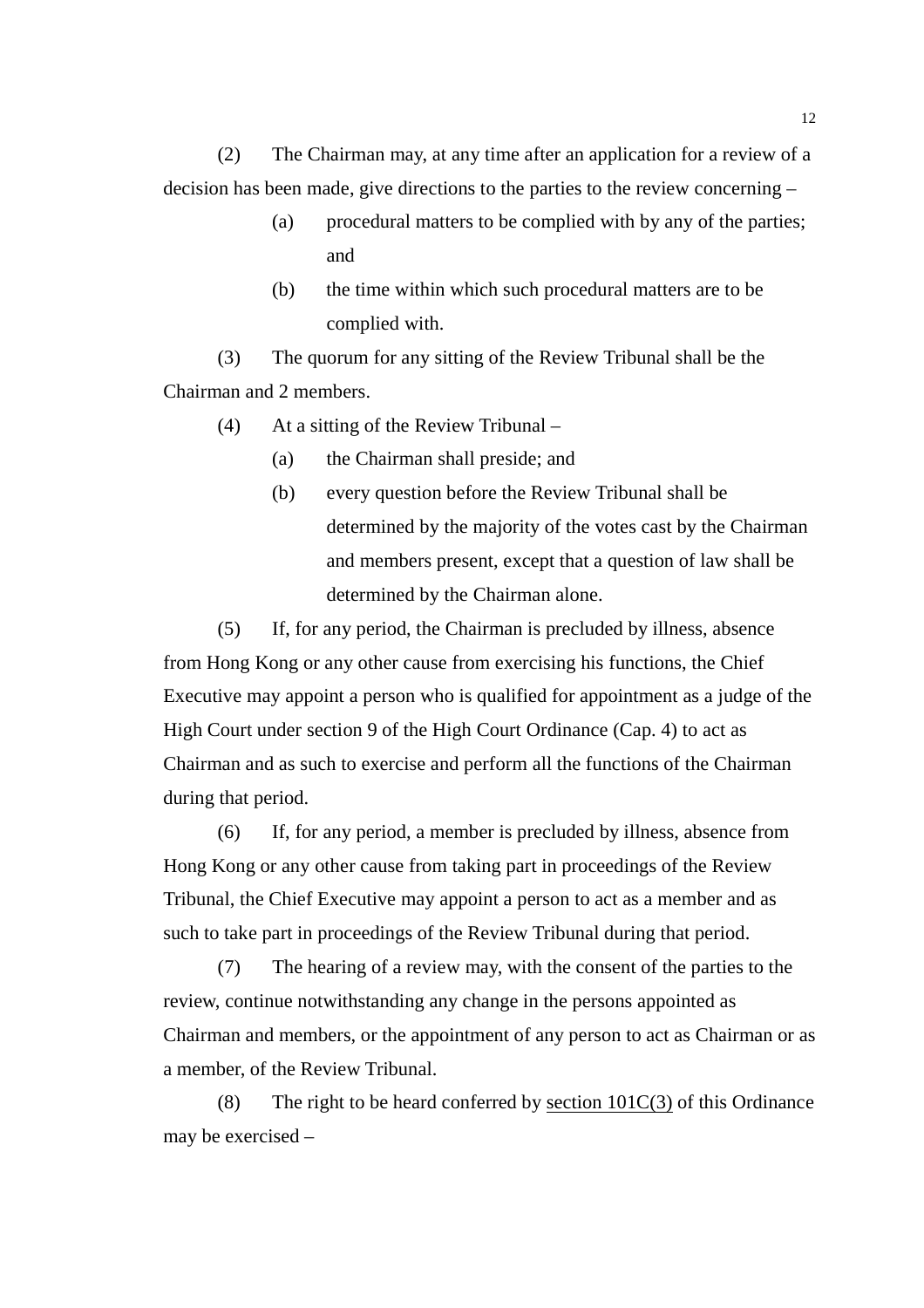- (a) in person; or
	- (i) in the case of a corporation, through its officer or employee; or
	- (ii) in the case of the Monetary Authority, through a person appointed under section 5A(3) of the Exchange Fund Ordinance (Cap. 66) to assist the Monetary Authority; or
- (b) through counsel or a solicitor or, with the leave of the Tribunal, through any other person.

(9) The Chairman shall prepare or cause to be prepared a record of the proceedings at any sitting of the Tribunal, which shall contain such particulars relating to the proceedings as he considers appropriate.

# 5. **Miscellaneous**

Except as otherwise provided in this Ordinance –

- (a) the Review Tribunal, its Chairman and its members; and
- (b) the parties to, and any witness, counsel, solicitor, or any other person involved in, a review,

shall have the same privileges and immunities in respect of the review as they would have if the review were civil proceedings before the Court of First Instance.".

## *Bill Schedule, Part 2, s. 1A (new)*

# **Electronic Transactions Ordinance**

**1A. Proceedings in relation to which sections 5, 6, 7 and 8 of this Ordinance do not apply under section 13(1) of this Ordinance** 

Schedule 2 to the Electronic Transactions Ordinance (Cap. 553) is amended –

(a) in paragraph (zp), by repealing the full stop and substituting a